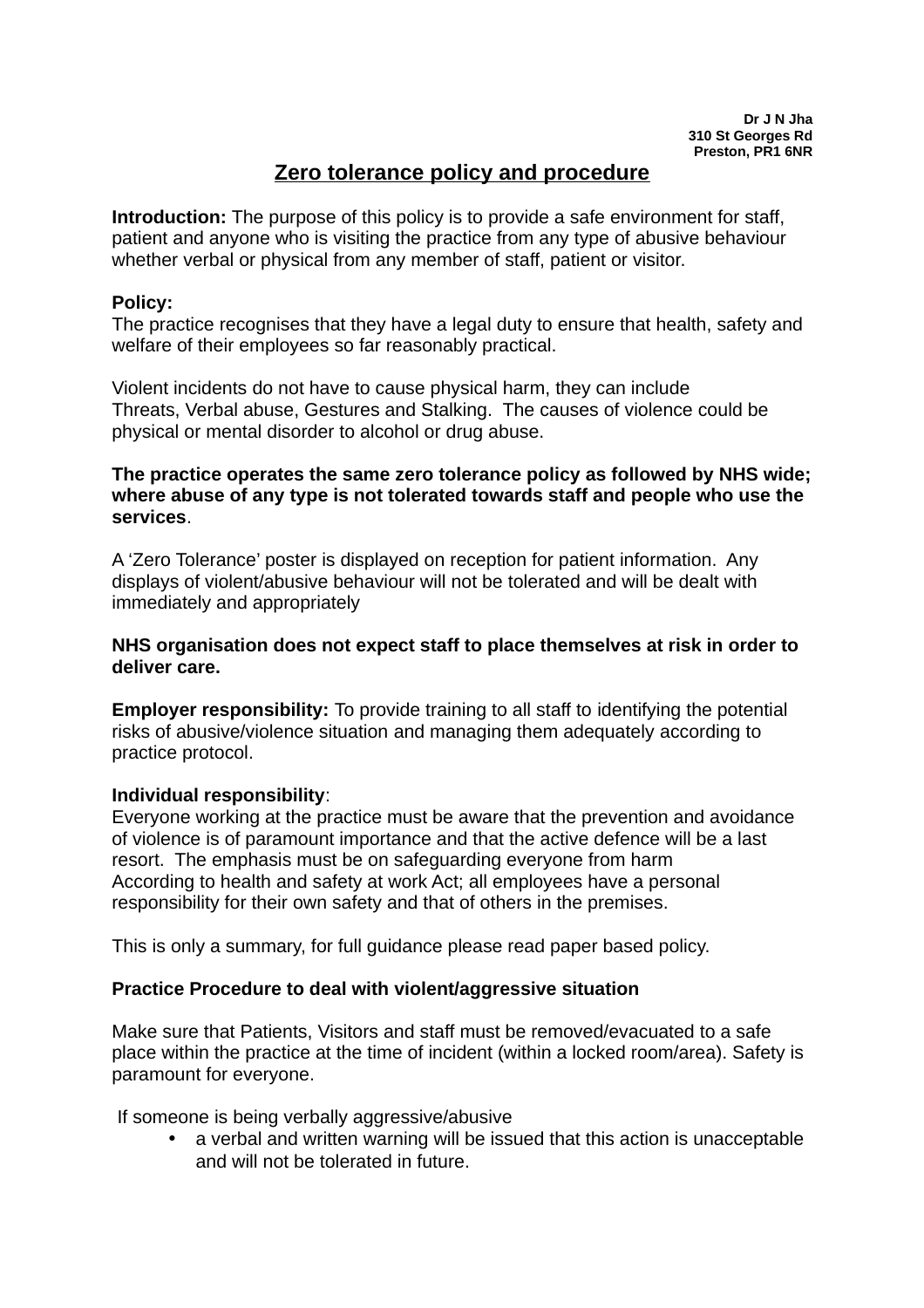- Patient will be given the opportunity to raise concerns with the Practice Manager should they have any
- The practice can remove patient if the above warning is ignored and communication between clinician and patient irretrievable.

If the level of abuse accelerated to threatening to staff or patient then

- ask the person politely to leave the premises, otherwise police will be called
- If above is not adhered to and the situation is getting dangerous, the person is showing violent nature then police intervention is required.
- Evacuate the room, remove patient and staff to a safe room and close door and window.
- Press/activate panic button to alert the police or Ring Police (999) and wait for police assistance to arrive
- Then an incident will be documented and a zero tolerance incident report form will be completed requesting removal of patient immediately and faxed to LASCA on 01772 221447
- Violent patient will be removed from the practice list according to PCT policy.
- LASCA have a policy that 'known violent' patients will not be assigned to the surgery with at least two GPs

#### . **Risk assessment**

In making a risk assessment the following may indicate that there is a risk of violence:

- Intoxicated or distressed
- Patients suffering from mental illness or stress
- Patients confused /disoriented/ suicidal/ known criminal history
- With holding/withdrawing a service

Talking about contentious issues such as complaints or staff working alone.

## **Take practical steps to eliminate and reduce the risk**

through safe working practices and training

On line personal safety and security training to be completed by all staff. Maintain an effective reporting system.

Be ware of all NHS updates on people who may present at the surgery with a history of violence sent to the surgery by email from the NHS.

Awareness of arrangements to ensure that systems are in place to treat violent patients both inside and outside normal working hours.

Procedure for dealing with an abusive patients and what to do if the incident escalates in the surgery. GP /Nurse door locked when finished with session.

Police assistance should be sought where the presence of drugs/weapons has been detected or to deal with violence or threatened/suspected violence.

## **Monitoring**

Procedure for reporting an incident of actual or threatened violence.

 A Zero Tolerance Incident Report Form is completed and sent by fax to Lasca on 01772 221447